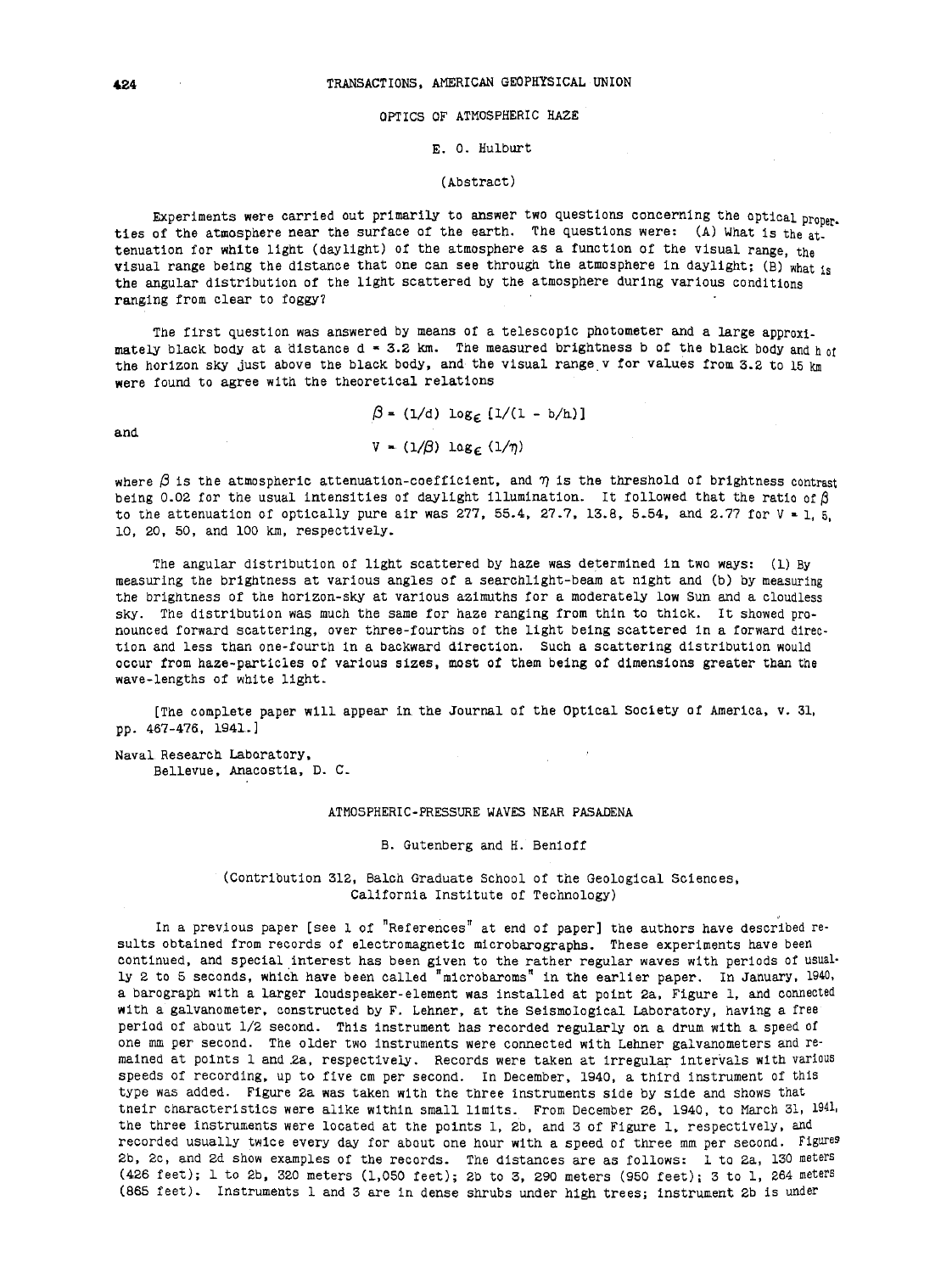

Fig. 2--Microbarograms [For (a) with all barographs in same place; for (b), (c), and (d) barographs were in locations 3 (upper line), 2b (center line), and 1, respectively]